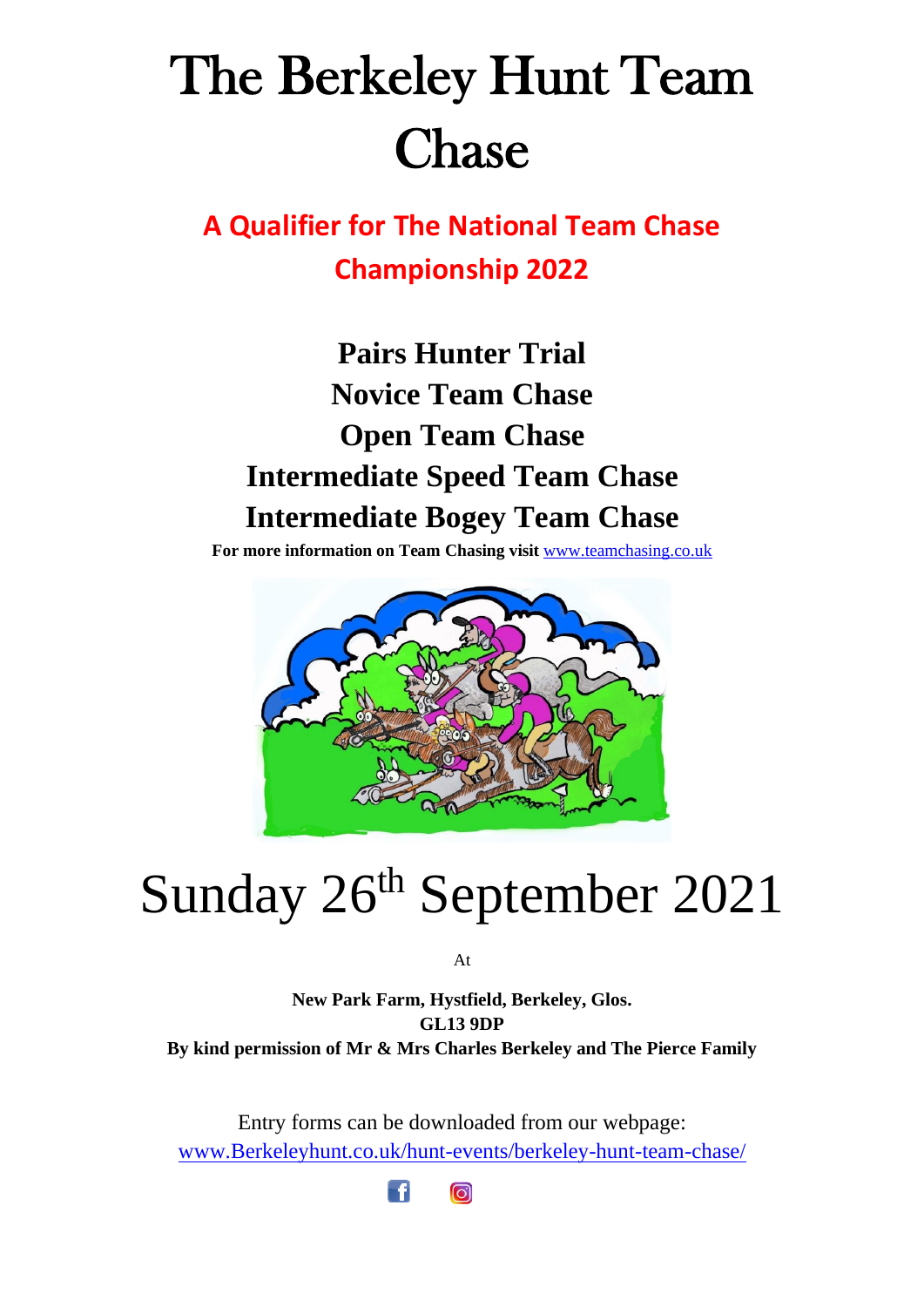

## **The Berkeley Hunt Team Chase**

### **Class 1 PAIRS HUNTER TRIAL**

Riders: Any age Fences will not generally exceed 100cm. Timed – Speed, (Fastest pair in timed section wins) Entry Fee: £60/ pair Prizes: 1st £60, 2nd £40, 3rd £30

### **Class 2 NOVICE TEAM CHASE**

Teams – Riders over 16yrs\* Fences will not generally exceed 100cm. Time – Optimum Entry fee: £120 Prizes: 1st £120, 2nd £100, 3rd £90 (This is a very welcoming course, ideal for first timers)

## **Class 3 OPEN TEAM CHASE - \*\*QUALIFIER FOR THE NATIONAL TEAM CHASE CHAMPIONSHIP 2022\*\***

Teams – Riders over 16yrs Horses - over 148cms Fences will not generally exceed 120cm. Time – speed. (Fastest team wins) Entry Fee £160 Prizes: 1st £ 350, 2nd £200, 3rd £150

#### **Class 4 INTERMEDIATE TEAM CHASE – (SPEED)**

Teams – Riders over 16yrs Fences will not generally exceed 115cm. Time – speed. (Fastest team wins) Entry fee: £140 Prizes: 1st £150, 2nd £130, 3rd £110

## **Class 5 INTERMEDIATE TEAM CHASE (BOGEY)**

Teams – Riders over 16yrs\* Fences will not generally exceed 115cm. Time – Optimum Entry fee: £140 Prizes: 1st £130, 2nd £120, 3rd £110

#### \*Please contact the organisers if you would like to compete and are under 16 years

#### **NUMBER BIBS**

We are reverting to using our number bibs. Collection from the secretaries' tent on arrival. A £50 deposit will be required. You will NOT be required to print your own numbers.

#### **HATS AND BODY PROTECTORS**

Hats will be identified by a BTC, BE, BRC, or Pony Club approved Hat Tag. I.e. Hats must meet one of the following standards: British All PAS015 1998/2011 with kitemark; VG1 with kitemark; All ASTM F1163: 2004 onwards with SEI mark; SNELL E2001 or E2016 with Snell label and number, or Australian and New Zealand All AS/NZS 3838 2006 onwards hats. All competitors must also wear a British Equestrian Trade Association (BETA 2009) approved and appropriately labelled Level 3 (purple label) body protector, manufactured in the year 2009 or after. A body protector of this nature is also required when competitors are wearing air jackets of any make.

#### **EQUINE VACCINATIONS**

All horses attending this event should be vaccinated against equine influenza. We will only accept horses that have had a booster within the last 12 months. Spot checks will be carried out by veterinary surgeons.